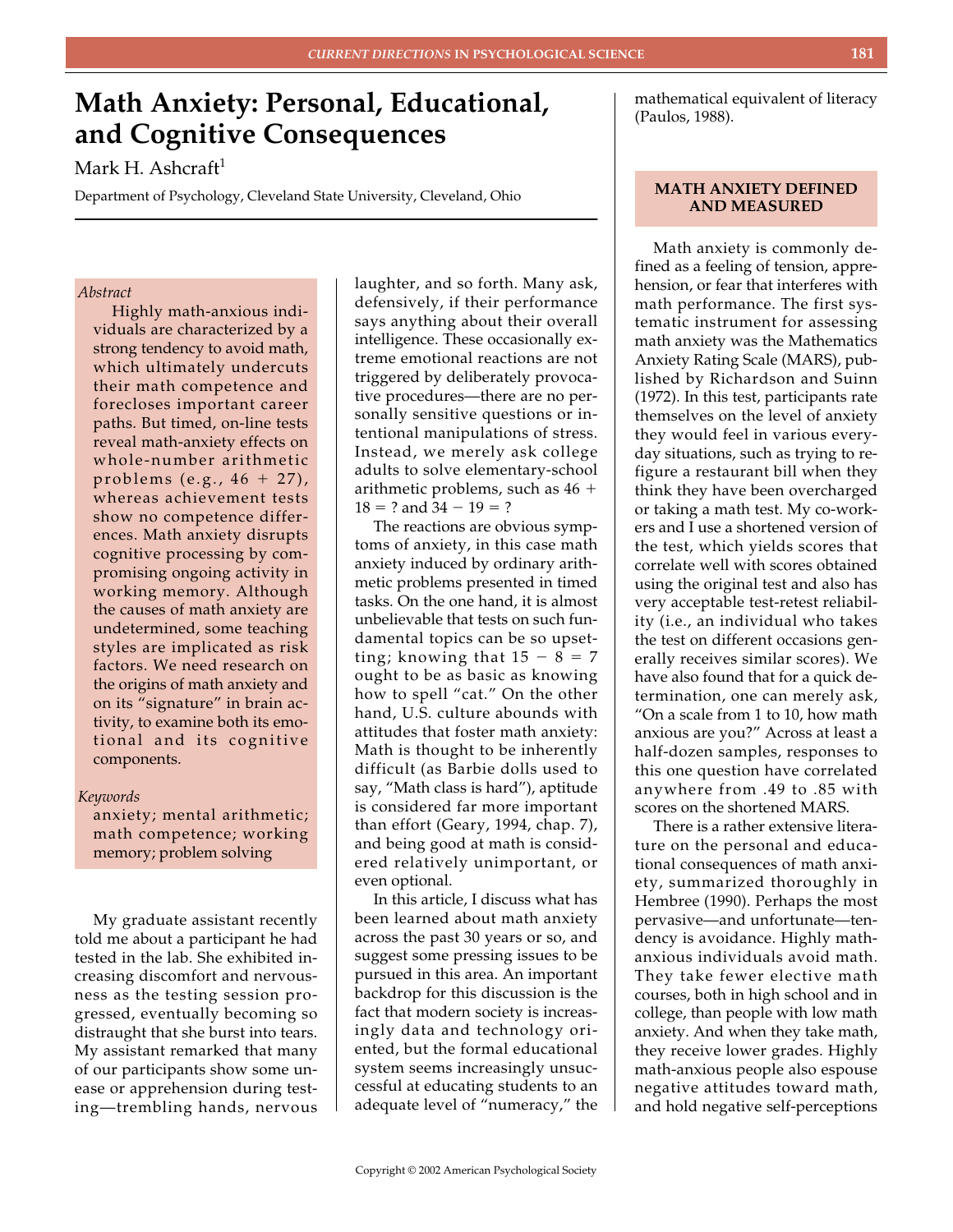about their math abilities. The correlations between math anxiety and variables such as motivation and self-confidence in math are strongly negative, ranging between  $-.47$  and  $-.82$ . It is therefore no surprise that people with math anxiety tend to avoid college majors and career paths that depend heavily on math or quantitative skills, with obvious and unfortunate consequences.

Interestingly, math anxiety is only weakly related to overall intelligence. Moreover, the small correlation of  $-.17$  between math anxiety and intelligence is probably inflated because IQ tests include quantitative items, on which individuals with math anxiety perform more poorly than those without math anxiety. The small correlation  $(-.06)$  between math anxiety and verbal aptitude supports this interpretation. However, math anxiety is related to several other important characteristics. As conventional wisdom suggests, it is somewhat higher among women than men. The gender difference is rather small, may be particularly apparent in highly selected groups (e.g., college students), and may be partly attributable to a greater willingness on the part of women to disclose personal attitudes. Nonetheless, when we recruited participants for research on math anxiety, we found fewer men than women at high anxiety levels, but just the reverse at low levels (Ashcraft & Faust, 1994).

Individuals who are high in math anxiety also tend to score high on other anxiety tests. The strongest interrelationship is with test anxiety, a .52 correlation. Despite the overlap among kinds of anxiety, however, the evidence is convincing that math anxiety is a separate phenomenon. For instance, intercorrelations between alternative assessments of math anxiety range from .50 to .70, but intercorrelations of math anxiety

with other forms of anxiety range from .30 to .50. In a particularly clear display of the specificity of math anxiety, Faust (1992) found physiological evidence of increasing reactivity (e.g., changes in heart rate) when a highly math-anxious group performed math tasks of increasing difficulty. When the same participants performed an increasingly difficult verbal task, there was hardly any increase in their reactivity (e.g., Ashcraft, 1995, Fig. 6), and participants with low math anxiety showed virtually no increase in either task.

## **MATH ANXIETY AND MATH COMPETENCE**

An obvious but unfortunate consequence of the avoidance tendency is that compared with people who do not have math anxiety, highly math-anxious individuals end up with lower math competence and achievement. They are exposed to less math in school and apparently learn less of what they are exposed to; as a result, they show lower achievement as measured by standardized tests (e.g., Fennema, 1989). The empirical relationship is of moderate strength (a correlation of  $-.31$  for college students), but sufficient to pose a dilemma for empirical work. That is, when highly math-anxious individuals perform poorly on a test, their poor performance could in fact be due to low competence and achievement rather than heightened math anxiety. If the relationship between anxiety and competence holds for all levels of math difficulty, then variations in competence will contaminate any attempt to examine math performance at different levels of math anxiety.

Fortunately, there are ways out of this dilemma. One is to test additional samples of participants on

untimed, pencil-and-paper versions of the math problems studied in the lab. For example, we (Faust, Ashcraft, & Fleck, 1996) found no anxiety effects on whole-number arithmetic problems when participants were tested using a penciland-paper format. But when participants were tested on-line (i.e., when they were timed as they solved the problems mentally under time pressure in the lab), there were substantial anxiety effects on the same problems.

We have also taken a second approach (see Ashcraft, Kirk, & Hopko, 1998). In brief, we administered a standard math achievement test to individuals with low, medium, or high math anxiety, and replicated the overall result reported by Hembree (1990; i.e., math achievement scores decrease as math anxiety increases). But we then scored the achievement test to take advantage of the line-by-line increases in difficulty. With this scoring method, we found that there were no math-anxiety effects whatsoever on the first half of the test, which measured performance on whole-number arithmetic problems. Anxiety effects were apparent only on the second half of the test, which introduced mixed fractions (e.g.,  $10 \frac{1}{4} - 7 \frac{2}{3}$ ), percentages, equations with unknowns, and factoring. For these problems, there was a strong negative relationship between accuracy and math anxiety. Thus, individuals with high levels of math anxiety do not have a global deficit in math competence, and they can perform as well as their peers on wholenumber arithmetic problems. Investigations of higher-level arithmetic and math, though, do need to take the competence-anxiety relationship into account.

There is still reason to be somewhat suspicious of this relationship between anxiety and competence, however. Effective treatments for math anxiety (see Hembree, 1990,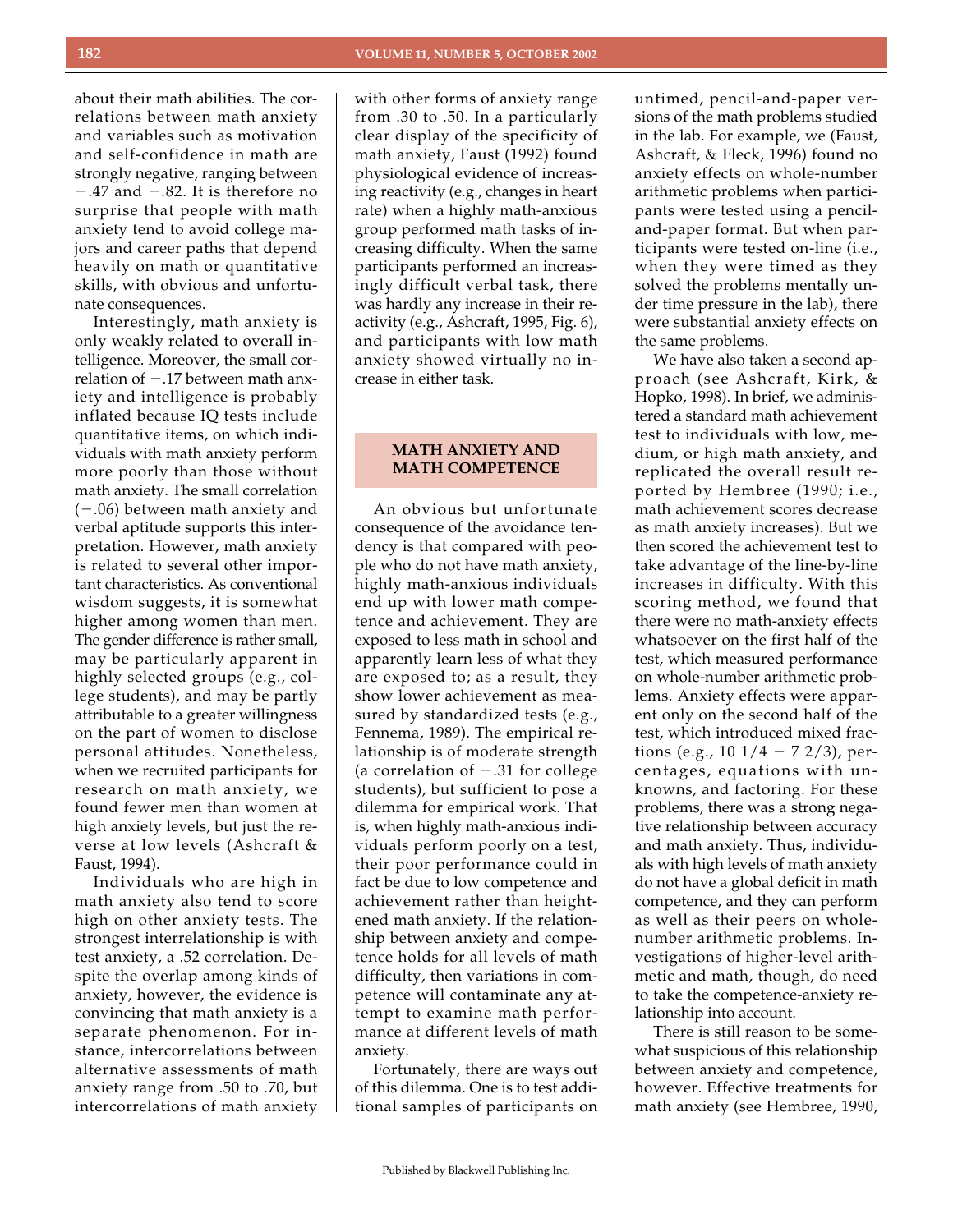Table 8) have resulted in a significant improvement in students' math achievement scores, bringing them nearly to the level shown by students with low math anxiety. Because the treatments did not involve teaching or practicing math, the improvement could not be due to a genuine increase in math competence. We suspect instead that these students' original (i.e., pretreatment) math competence scores were artificially low, depressed by their math anxiety. When the anxiety was relieved, a truer picture of their competence emerged.

## **COGNITIVE CONSEQUENCES OF MATH ANXIETY**

Our original studies were apparently the first to investigate whether math anxiety has a measurable, on-line effect on cognitive processing, that is, whether it actually influences mental processing during problem solving. In our early studies (Ashcraft & Faust, 1994; Faust et al., 1996), we found that math anxiety has only minimal effects on performance with singledigit addition and multiplication problems. One anxiety effect we did find, however, was in a decision-making process sensitive to "number sense" (Dehaene, 1997) when making true/false judgments, highly math-anxious individuals made more errors as the problems became increasingly im $plausible (e.g., 9 + 7 = 39),$ whereas low-anxiety participants made fewer errors on such problems.

Arithmetic problems with larger numbers (e.g., two-column addition or multiplication problems), however, showed two substantial math-anxiety effects. First, participants at high levels of anxiety routinely responded rapidly to these problems, sometimes as rapidly as participants with low anxiety, but

only by sacrificing considerable accuracy. This behavior resembles the global avoidance tendency characteristic of highly math-anxious individuals, but at an immediate, local level: By speeding through problems, highly anxious individuals minimized their time and involvement in the lab task, much as they probably did in math class. Such avoidance came at a price, however—a sharp increase in errors.

Second, the results showed that addition problems with carrying were especially difficult for highly math-anxious individuals. In particular, the time disadvantage for carry versus no-carry problems was three times larger for participants with high anxiety (753 ms) than for those with low anxiety (253 ms), even aside from the difference in accuracy between the two groups. Our interpretation was that carrying, or any procedural aspect of arithmetic, might place a heavy demand on working memory, the system for conscious, effortful mental processing. In other words, we proposed that the effects of math anxiety are tied to those cognitive operations that rely on the resources of working memory.

In an investigation of this possibility, Kirk and I (Ashcraft & Kirk, 2001) tested one- and two-column addition problems, half requiring a carry. We embedded this test within a dual-task procedure, asking our participants to do mental math, the primary task, while simultaneously remembering random letters, a secondary task that taxes working memory. Two or six letters were presented before each addition problem, and after participants gave the answer to the problem, they were asked to recall the letters in order. We reasoned that as the secondary task became more difficult (i.e., when more letters had to be held in working memory), performance on the primary task might begin to degrade, in either speed or accuracy. If that happened, we could infer that the primary task indeed depended on working memory, and that the combination of tasks began to exceed the limited capacity of working memory.

When the addition problem involved carrying, errors increased substantially more for participants with high math anxiety than for those with low anxiety (Ashcraft & Kirk, 2001, Experiment 2). Moreover, as we predicted, this was especially the case when the secondary task became more difficult, that is, with a six-letter memory load. On carry problems (e.g.,  $6 + 9$ , 27 - 15), highly anxious individuals made 40% errors in the heavyload condition, compared with only 20% errors for individuals with low anxiety in the high-load condition and 12% errors for both groups in the light-load condition. In the control conditions, with each task performed separately, the comparable error rates were only 16% and 8%. These results could not be attributed to overall differences in working memory. That is, we examined the participants' working memory spans (the amount of information they were able to remember for a brief amount of time) and found no differences between the groups when spans were assessed with a verbal task. But span scores did vary with math anxiety when they were assessed with an arithmetic-based task.

These results are consistent with Eysenck and Calvo's (1992) model of general anxiety effects, called processing efficiency theory. In this theory, general anxiety is hypothesized to disrupt ongoing working memory processes because anxious individuals devote attention to their intrusive thoughts and worries, rather than the task at hand. In the case of math anxiety, such thoughts probably involve preoccupation with one's dislike or fear of math, one's low self-confidence, and the like. Math anxiety lowers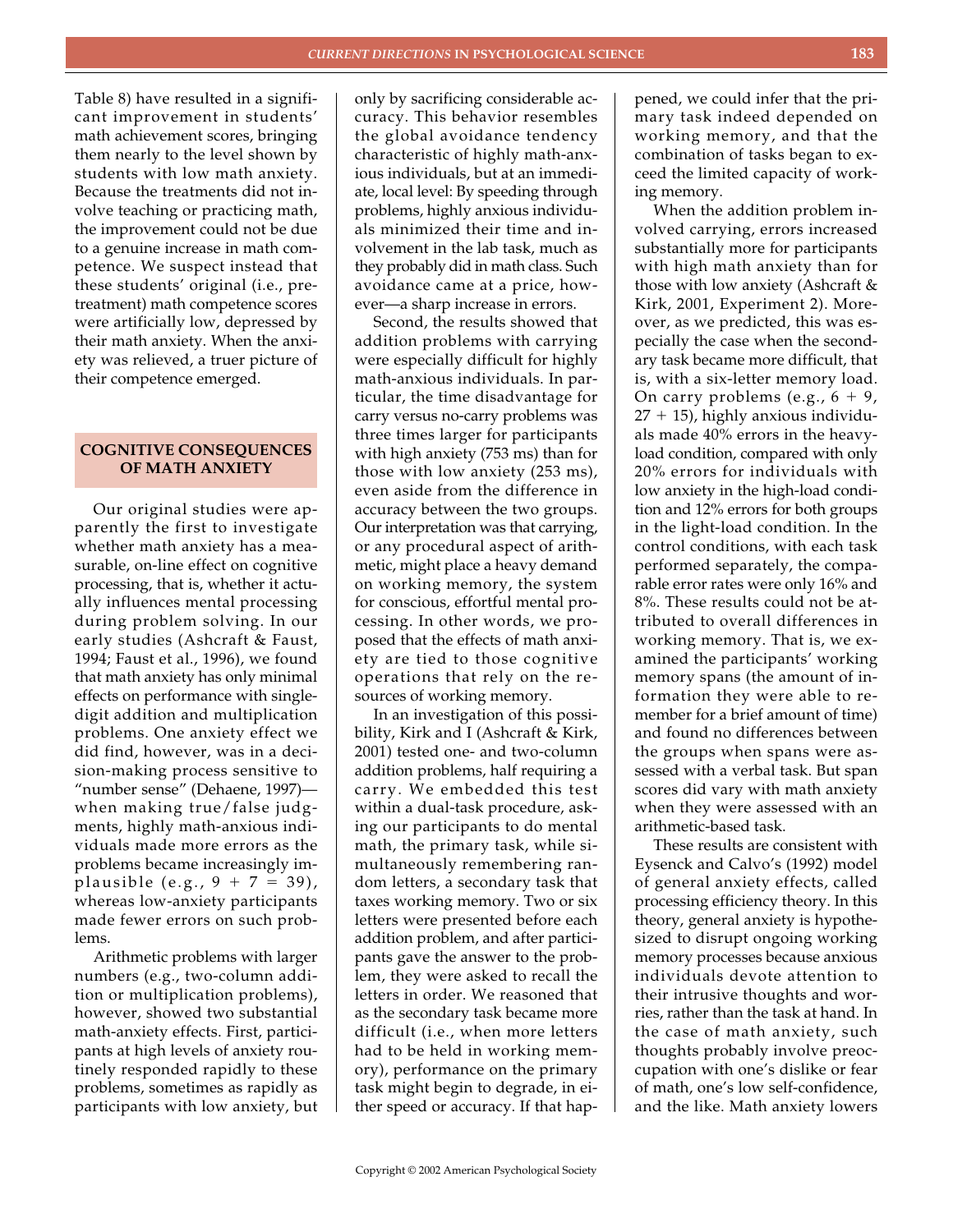math performance because paying attention to these intrusive thoughts acts like a secondary task, distracting attention from the math task. It follows that cognitive performance is disrupted to the degree that the math task depends on working memory.

In our view, routine arithmetic processes like retrieval of simple facts require little in the way of working memory processing, and therefore show only minimal effects of math anxiety. But problems involving carrying, borrowing, and keeping track in a sequence of operations (e.g., long division) do rely on working memory, and so should show considerable mathanxiety effects. Higher-level math (e.g., algebra) probably relies even more heavily on working memory, so may show a far greater impact of math anxiety; note how difficult it will be, when investigating highlevel math topics, to distinguish clearly between the effects of high math anxiety and low math competence.

## **GAPS IN THE EVIDENCE**

Math anxiety is a bona fide anxiety reaction, a phobia (Faust, 1992), with both immediate cognitive and long-term educational implications. Unfortunately, there has been no thorough empirical work on the origins or causes of math anxiety, although there are some strong hints. For instance, Turner et al. (2002) documented the patterns of student avoidance (e.g., not being involved or seeking help) that result from teachers who convey a high demand for correctness but provide little cognitive or motivational support during lessons (e.g., the teacher "typically did not respond to mistakes and misunderstandings with explanations," p. 101; "he often showed annoyance when students gave wrong answers . . . . He held them responsible for their lack of understanding," p. 102). Turner et al. speculated that students with such teachers may feel "vulnerable to public displays of incompetence" (p. 101), a hypothesis consistent with our participants' anecdotal reports that public embarrassment in math class contributed to their math anxiety. Thus, it is entirely plausible, but as yet undocumented, that such classroom methods are risk factors for math anxiety.

Other gaps in the evidence involve the cognitive consequences of math anxiety, including those that interfere with an accurate assessment of math achievement and competence. My co-workers and I have shown that the transient, on-line math-anxiety reaction compromises the activities of working memory, and hence should disrupt performance on any math task that relies on working memory. The mechanisms for this interference are not yet clear, however. It may be that intrusive thoughts and worry per se are not the problem, but instead that math-anxious individuals fail to inhibit their attention to those distractions (Hopko, Ashcraft, Gute, Ruggiero, & Lewis, 1998).

Finally, as research on mathematical cognition turns increasingly toward the methods of cognitive neuroscience, it will be interesting to see what "signature" math anxiety has in brain activity. The neural activity that characterizes math anxiety should bear strong similarities to the activity associated with other negative affective or phobic states. And our work suggests that the effects of math anxiety should also be evident in neural pathways and regions known to reflect working memory activity.

#### **Recommended Reading**

Dehaene, S., Spelke, E., Pinel, P., Stanescu, R., & Tsivkin, S. (1999).

Sources of mathematical thinking: Behavioral and brain-imaging evidence. *Science*, *284*, 970–974.

- Eysenck, M.W. (1997). *Anxiety and cognition: A unified theory*. Hove, England: Psychology Press.
- Steen, L.A. (Ed.). (1997). *Why numbers count: Quantitative literacy for tomorrow's America*. New York: College Entrance Examination Board.
- Tobias, S. (1987). *Succeed with math: Every student's guide to conquering math anxiety*. New York: College Entrance Examination Board.

#### **Note**

1. Address correspondence to Mark H. Ashcraft, Department of Psychology, Cleveland State University, 2121 Euclid Ave., Cleveland, OH 44115; e-mail: m.ashcraft@csuohio.edu.

#### **References**

- Ashcraft, M.H. (1995). Cognitive psychology and simple arithmetic: A review and summary of new directions. *Mathematical Cognition*, *1*, 3–34.
- Ashcraft, M.H., & Faust, M.W. (1994). Mathematics anxiety and mental arithmetic performance: An exploratory investigation. *Cognition and Emotion*, *8*, 97–125.
- Ashcraft, M.H., & Kirk, E.P. (2001). The relationships among working memory, math anxiety, and performance. *Journal of Experimental Psychology: General*, *130*, 224–237.
- Ashcraft, M.H., Kirk, E.P., & Hopko, D. (1998). On the cognitive consequences of mathematics anxiety. In C. Donlan (Ed.), *The development of mathematical skills* (pp. 175–196). Hove, England: Psychology Press.
- Dehaene, S. (1997). *The number sense: How the mind creates mathematics*. New York: Oxford University Press.
- Eysenck, M.W., & Calvo, M.G. (1992). Anxiety and performance: The processing efficiency theory. *Cognition and Emotion*, *6*, 409–434.
- Faust, M.W. (1992). *Analysis of physiological reactivity in mathematics anxiety*. Unpublished doctoral dissertation, Bowling Green State University, Bowling Green, Ohio.
- Faust, M.W., Ashcraft, M.H., & Fleck, D.E. (1996). Mathematics anxiety effects in simple and complex addition. *Mathematical Cognition*, *2*, 25–62.
- Fennema, E. (1989). The study of affect and mathematics: A proposed generic model for research. In D.B. McLeod & V.M. Adams (Eds.), *Affect and mathematical problem solving: A new perspective* (pp. 205–219). New York: Springer-Verlag.
- Geary, D.C. (1994). *Children's mathematical development: Research and practical applications*. Washington, DC: American Psychological Association.
- Hembree, R. (1990). The nature, effects, and relief of mathematics anxiety. *Journal for Research in Mathematics Education*, *21*, 33–46.

Hopko, D.R., Ashcraft, M.H., Gute, J., Ruggiero,